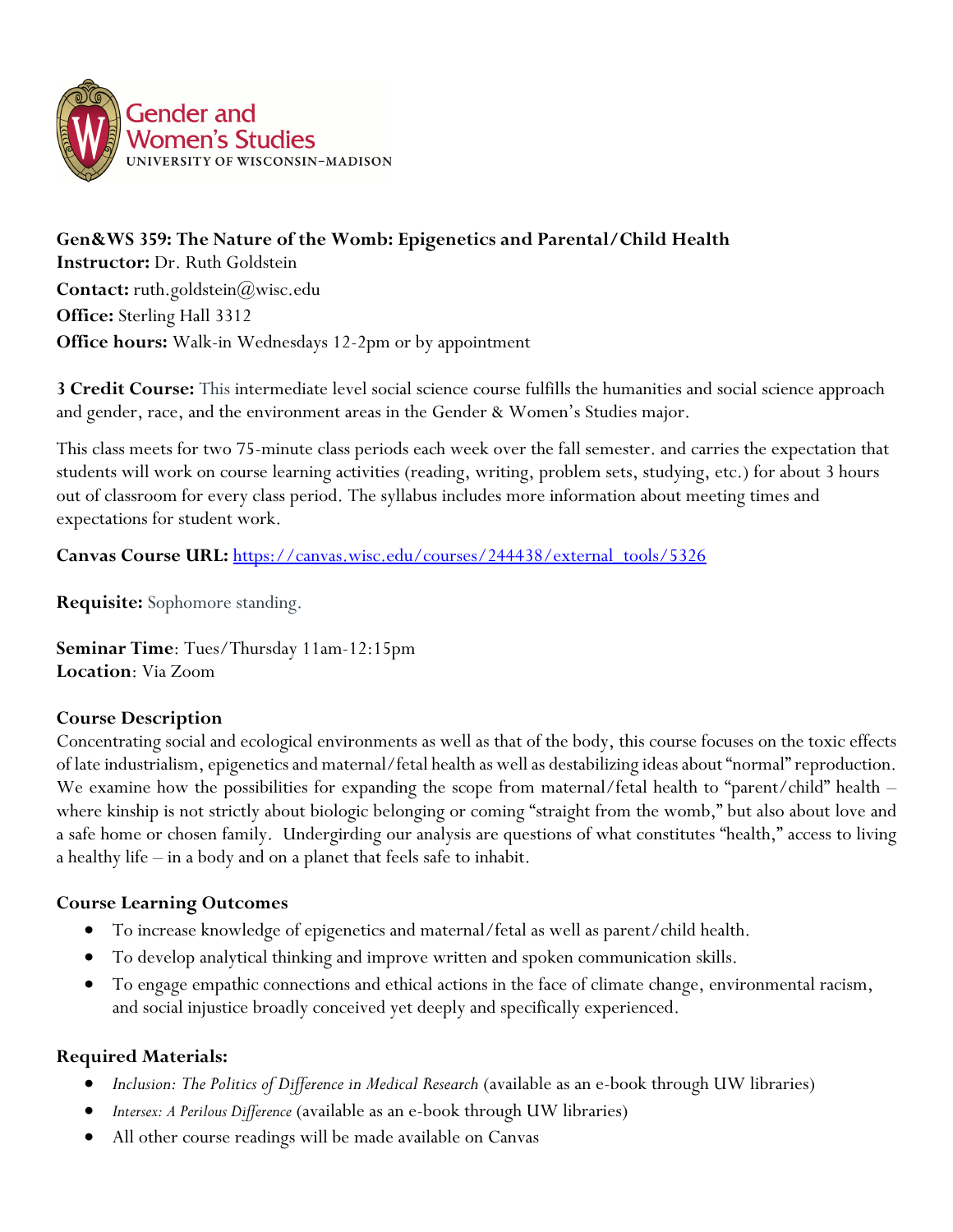### **Course Policies:**

*Universal Design & Accommodations:* I believe everyone has a right to a quality education and that classrooms can adapt to students' needs. Everyone learns differently. If you have ideas on how you can best learn and express your learning in this class, if you have an undocumented disability, or if you have a change in disability status during the semester, I encourage you to meet with me as soon as possible to discuss a learning plan. If you have a documented disability, please provide me your accommodation information within the first two weeks of class. The University accommodation policy reads as follows:

The University of Wisconsin-Madison supports the right of all enrolled students to a full and equal educational opportunity. The Americans with Disabilities Act (ADA), Wisconsin State Statute (36.12), and UW-Madison policy (Faculty Document 1071) require that students with disabilities be reasonably accommodated in instruction and campus life. Reasonable accommodations for students with disabilities is a shared faculty and student responsibility. Students are expected to inform faculty of their need for instructional accommodations by the end of the third week of the semester, or as soon as possible after a disability has been incurred or recognized. Faculty, will work either directly with the student [you] or in coordination with the McBurney Center to identify and provide reasonable instructional accommodations. Disability information, including instructional accommodations as part of a student's educational record, is confidential and protected under FERPA.

Questions about documenting your disability can be directed to the McBurney Disability Resource Center  $(mcburney@studentlife.wisc.edu, 608/263-2741).$ 

*Classroom Conduct:* Students are expected to conduct themselves in a respectful manner toward both their peers and faculty at all times. While disagreement and passion are welcome in our discussions, the emotional and intellectual safety of everyone is of utmost importance. Students behaving in a way which disrespects, harms, threatens or otherwise significantly negatively impacts others in the classroom will have their participation grade voided for that class period. Repeated violations will result in a zero for participation in the course.

*Late Policy:* All assignments lose five percent for each day they are late, unless an accommodation plan is already in place. In emergency cases, students may request extensions and must do so at least 24 hours before the assignment is due with evidence of emergency situation and evidence of progress on the assignment. A common complaint is work being lost on broken computers or lost flash drives. Please utilize the existing technologies: a cloud account like Dropbox or Google Docs or Box to save your work.

*Technology:* Technology is a vital part of our everyday lives and, for many, a useful learning tool. You are welcome to bring laptops or tablets to use during class for referring to articles, taking notes, or looking up information related to the class discussion. Make choices about technology in the classroom that are right for you and your learning, however, please make sure all devices and your use of them are not distracting to your peers: turn off sound and vibrations before class begins. Internet is not required during class meetings, however, students should have regular, reliable access to the internet to access course readings online well as to submit their written work.

*Academic Integrity:* Students are expected to uphold University expectations for academic integrity by submitting only their own original works and ideas for all assignments in this course. Violations of academic integrity can result in a range of repercussions depending on the severity of the violation, from having to repeat the assignment to expulsion from the University. All academic integrity violations will be recorded and reported to the Office of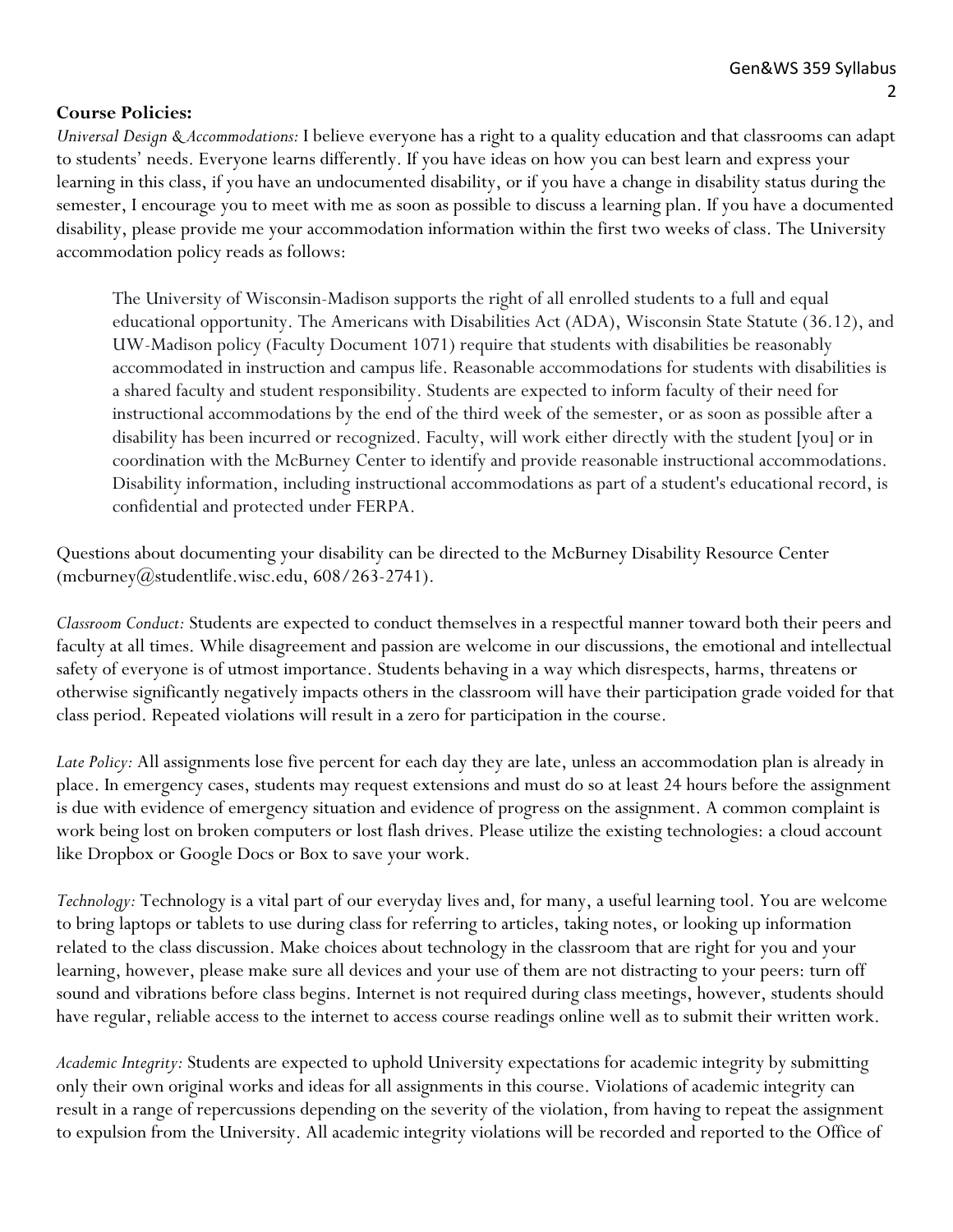3

Student Conduct & Community Standards (OSCCS). For more on academic misconduct procedures at UW-Madison see: https://students.wisc.edu/student-conduct/academic-integrity/

### **Assignments:**

This course is graded on the UW-Madison grading system: A (93-100%), AB (88-92%), B (83-87%), BC (78- 82%), C (70-77%), D (60-69%), F (below 60%). The assignments are weighted as follows:

| Attendance                                | $10\%$ |
|-------------------------------------------|--------|
| Participation                             | 10%    |
| <b>Discussion Questions Presentations</b> | 15%    |
| Midterm                                   | 20%    |
| <b>Proposal for Final</b>                 | $5\%$  |
| <b>Final Paper/Project</b>                | 35%    |

**Attendance:** Attendance is graded by percentage of classes attended. There are **no excused absences** in this class, however, your first three absences count as 50% attendance; all additional absences count as a zero. If you anticipate frequently missing class, you should consider taking another course. If a medical or personal emergency results in your missing *multiple* class sessions, contact Dr. Goldstein as soon as possible to set up a meeting to discuss how you can keep up with the course. Students with disabilities should meet with Dr. Goldstein to set up an accommodation plan for their absences. Attendance counts for 10 percent of the final grade.

**Participation:** Participation is a vital part of the course and one of the primary ways through which students learn to become critical thinkers. Participation in this course will be half constituted by pre-class writing assignments of 200-300 words submitted to Canvas and half constituted by being actively involved in the class in a respectful manner. Pre-class writing assignments will respond to a different prompt each week (you can choose whether it is Tuesday or Thursday). Late pre-class assignments are worth 50% and your lowest grade assignment will be dropped. In-class participation includes communicating in class discussions (including asking questions) and engaging in class activities, such as group work, in-class writing assignments, writing on the board, and reading aloud. Since participation is essential to practicing expressing critical thinking skills, it is important that students be on time and prepared for class and ready to actively participate each day. Excessive tardiness, sleeping in class, or distracting use of technology will reduce your participation grade.

**Presentations:** Students will be assigned groups to do a presentation on one set of class readings. The presentation need not be exhaustive. It can simply be a set of questions about the readings, in response to classmates posted comments as well as to current events. Music videos, poetry, artwork and such can be brought into frame or expand discussion. There is a minimum of **ten minutes** to present discussion questions and comments. This is worth **15%** of the final grade.

**Midterm Paper:** The midterm is a **3-5 double-spaced paper with 12-point Times New Roman font** or equivalent. Bibliography required. There are several prompts for the midterm that will also serve for the final. Choices range from an annotated bibliography, a climate manifesto, sci-fi short story, performance or visual art to more typical academic papers. The midterm is meant to be a stepping-stone for the final paper or project, but students are not beholden to one just because this was the choice for the midterm. It is worth **20%** of the final grade.

**Final Paper/Project Proposal or Reflection:** All students must submit a 2-page (double-spaced, 12 pt font) proposal or reflection for their final paper or project (see Final Paper/Project assignment description for details on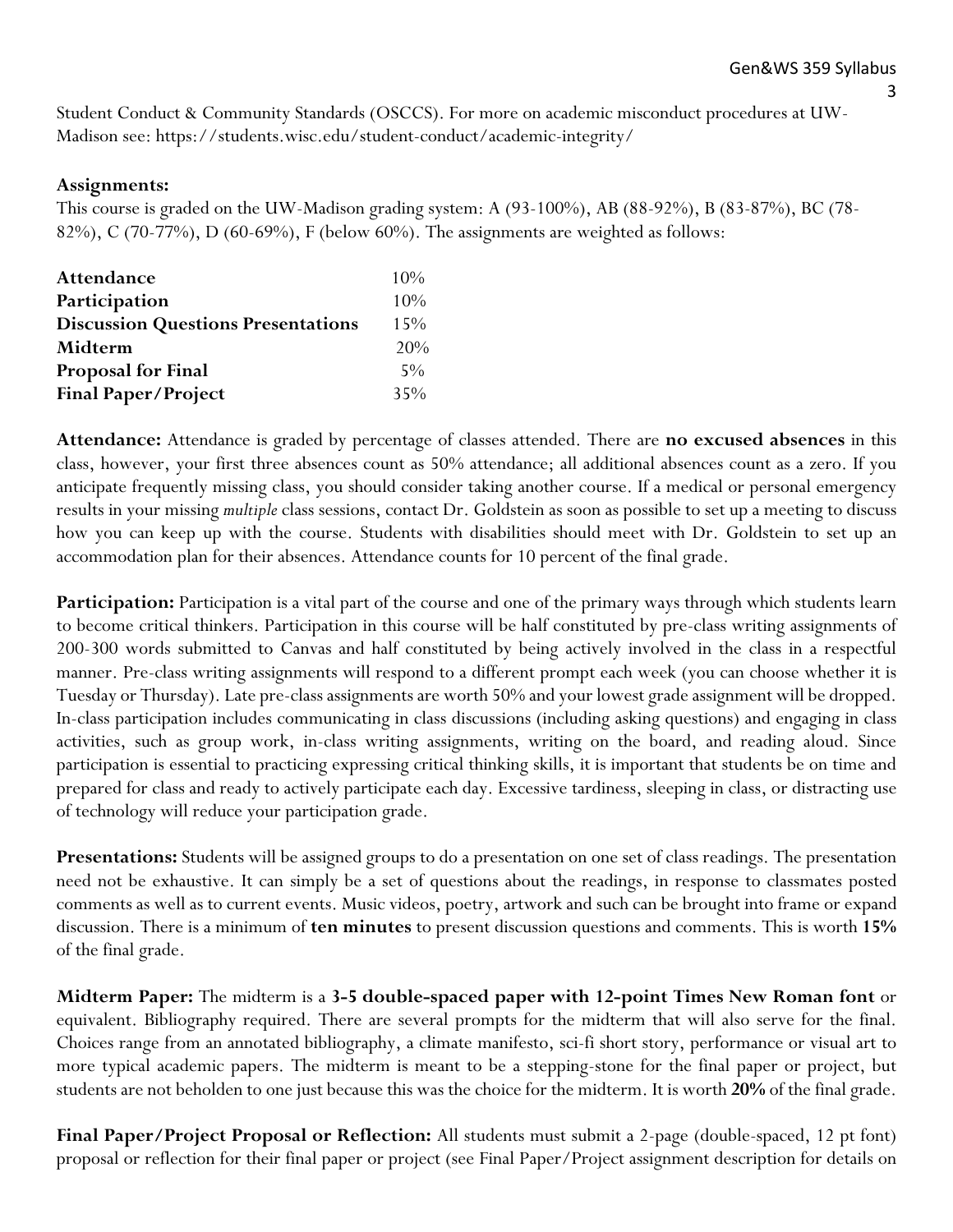4 the options). If students are continuing to build on their midterm, then this assignment will be more of a reflection about the midterm process and how they will make the revisions and grow the project or paper. If a proposal for a different paper or project, then students must submit a title, a working thesis statement and outline with an annotated bibliography of two academic sources (which can be from class) and how they relate to your paper/project. This is worth **5%** of the final grade.

**Final Paper/Project:** For the final, students may decide between two options, a traditional paper or a creative project. The final paper/project is worth 35 percent of the final grade.

The final project has a 6-8 page as an analytical text for undergraduates, 12-15 pages for graduate students. An ethnographic component with interviews and participant observation is strongly encouraged but not required. Should you want to incorporate a creative piece—a sculpture, painting, photography or performance piece, please come to office hours and discuss this by midterm. Note that a creative piece must also be accompanied by a short analytical paper (around 2-4 pages). The idea is that if we (humans) are to think differently about gender and sexuality, about the world and bodies that we live in and with, and about (re)production, then our modes of expressing ourselves might be a starting point for imagining otherwise. How might you think differently and envisage difference in poetry or lyrical prose? In music, dialogue, the spoken word? What if your words made a design on the page; how would you think differently about what you might be able to say? Beyond page and word count, I am asking you to analyze the ways that language(s) shape(s), constructions of health, gender, sexuality, race, ethnicity, and "the ability to feel "at home" in one's body and in the world.

*Option 1:* Traditional academic paper. Write a 6-8 page paper (undergraduates) and 12-15 (graduate students) with double-spaced, 12 point font: Thus far, we have opened conversations about the connections among the individual body, the social body, the body politic and "nature's body." These bodies are porous and interrelated, highlighting how entangled human social and ecological environments are. We have considered how epigenetic science calls into question the line between "society" and "ecology", where traumatic stress can be as toxic as lead or mercury. It isn't just the blood-brain or placental boundary for toxics to pass, there seems to be more for us to consider. This prompt asks you to: **1)** Beyond the gender-binary, how can we begin to consider "family" and parenting in more expansive ways? **2)** How *can* ideas about heterosexual kin be limiting, rather than inclusive of love and nurturing? This is not to diminish the importance of motherhood or maternal/child health. It is to ask: **3)** How does the framing of maternal/fetal health and the importance of the womb might direct our attention away from, say, sperm and fatherly or donor responsibilities?

For this prompt, please chose a total of 5 sources, of which, at least 2 come from the syllabus (they may all be from the syllabus, but I encourage/invite you to engage your own library too).

*Option 2:* Creative project. This project can be done independently, in pairs, or in a group of three students. The project should be a creative engagement with some of the issues and themes we have addressed throughout the semester regarding ecogender and ecosexuality studies and environmental racism. Examples include short films, zines, original songs, spoken word poetry, creative writing, and visual art – see the prompts for a climate manifesto, sci-fi story and visual/performance work). The length of the project depends on the project and should be accompanied by a 3-5 page artist's statement, reflecting on the choices made, class themes engaged as well as sources cited from class. Depending on the project, at least 3 sources from class should be cited in a formal bibliography.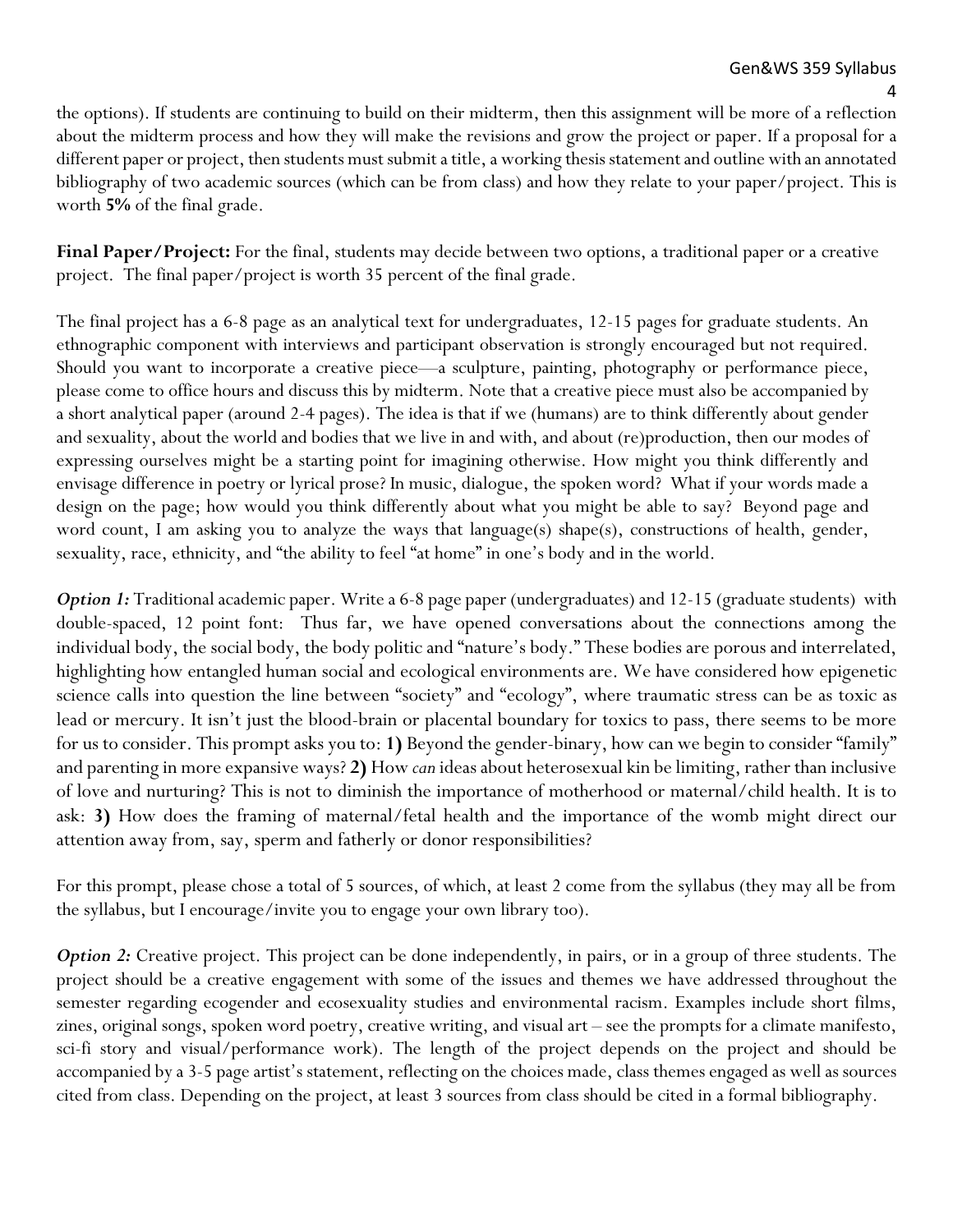| Week 1 | Introduction to the Course                                                                                                                                                                                                                                                          |
|--------|-------------------------------------------------------------------------------------------------------------------------------------------------------------------------------------------------------------------------------------------------------------------------------------|
|        | Tuesday, January 26                                                                                                                                                                                                                                                                 |
|        | Review syllabus                                                                                                                                                                                                                                                                     |
|        |                                                                                                                                                                                                                                                                                     |
|        | Thursday, January 28                                                                                                                                                                                                                                                                |
|        | Becky Mansfield & Julie Guthman "Epigenetic life: biological plasticity, abnormality,                                                                                                                                                                                               |
|        | and new configurations of race and reproduction."                                                                                                                                                                                                                                   |
|        | Margot Parkes et al. "Preparing for the future of public health: ecological determinants<br>of health and the call for an eco-social approach to public health education."                                                                                                          |
| Week 2 | Nature's Body and Mining Earth's Womb                                                                                                                                                                                                                                               |
|        |                                                                                                                                                                                                                                                                                     |
|        | Tuesday, February 2                                                                                                                                                                                                                                                                 |
|        | Schiebinger, Londa. "Introduction" (1-10), "Chapter 2: "Why Mammals Are Called<br>Mammals" (40-74), "The Anatomy of Difference" (115-120), "Do Women Shape the<br>Race?" (135-142), "Nature's Body Wronged" (201-212). In Nature's Body: Gender in the<br>Making of Modern Science. |
|        | https://www-fulcrum-org.ezproxy.library.wisc.edu/concern/monographs/th83m010f                                                                                                                                                                                                       |
|        | Anna Bonnell-Freidin "Well-Born: The Ancient History of Making the Best Babies."<br>https://eidolon.pub/well-born-the-ancient-history-of-making-the-best-babies-<br>e396e2c2d6b7                                                                                                    |
|        | Thursday, February 4                                                                                                                                                                                                                                                                |
|        | Carolyn Merchant "Mining the Earth's Womb"                                                                                                                                                                                                                                          |
|        | Faye Flam "Scientist says Mother Earth is Out to Kill Us."                                                                                                                                                                                                                          |
|        | https://www.inquirer.com/philly/blogs/evolution/Scientist-says-Mother-Earth-is-<br>Out-to-Kill-Us.html                                                                                                                                                                              |
|        | James Lovelock 2019. How to save humankind (according to James Lovelock)   The<br>Economist (Watch in class)                                                                                                                                                                        |
|        | https://www.youtube.com/watch?v=HuGj5n_vYz4                                                                                                                                                                                                                                         |
|        |                                                                                                                                                                                                                                                                                     |
| Week 3 | The Four Bodies: A Permeable Body Politic of Environmental Health                                                                                                                                                                                                                   |
|        | Tuesday, February 9                                                                                                                                                                                                                                                                 |
|        | Nancy Scheper-Hughes and Margaret M. Lock. "The Mindful Body: A Prolegomenon                                                                                                                                                                                                        |
|        | to Future Work in Medical Anthropology"                                                                                                                                                                                                                                             |
|        | 2) Planetary Health 101 - Information and Resources                                                                                                                                                                                                                                 |
|        | Thursday, February 11                                                                                                                                                                                                                                                               |
|        | Becky Mansfield "A New Biopolitics of Environmental Health: Permeable Bodies and the<br>Anthropocene"                                                                                                                                                                               |
|        | Andrea Lilly Ford "Purity is not the point: Chemical toxicity, childbearing, and consumer<br>politics as care"                                                                                                                                                                      |

5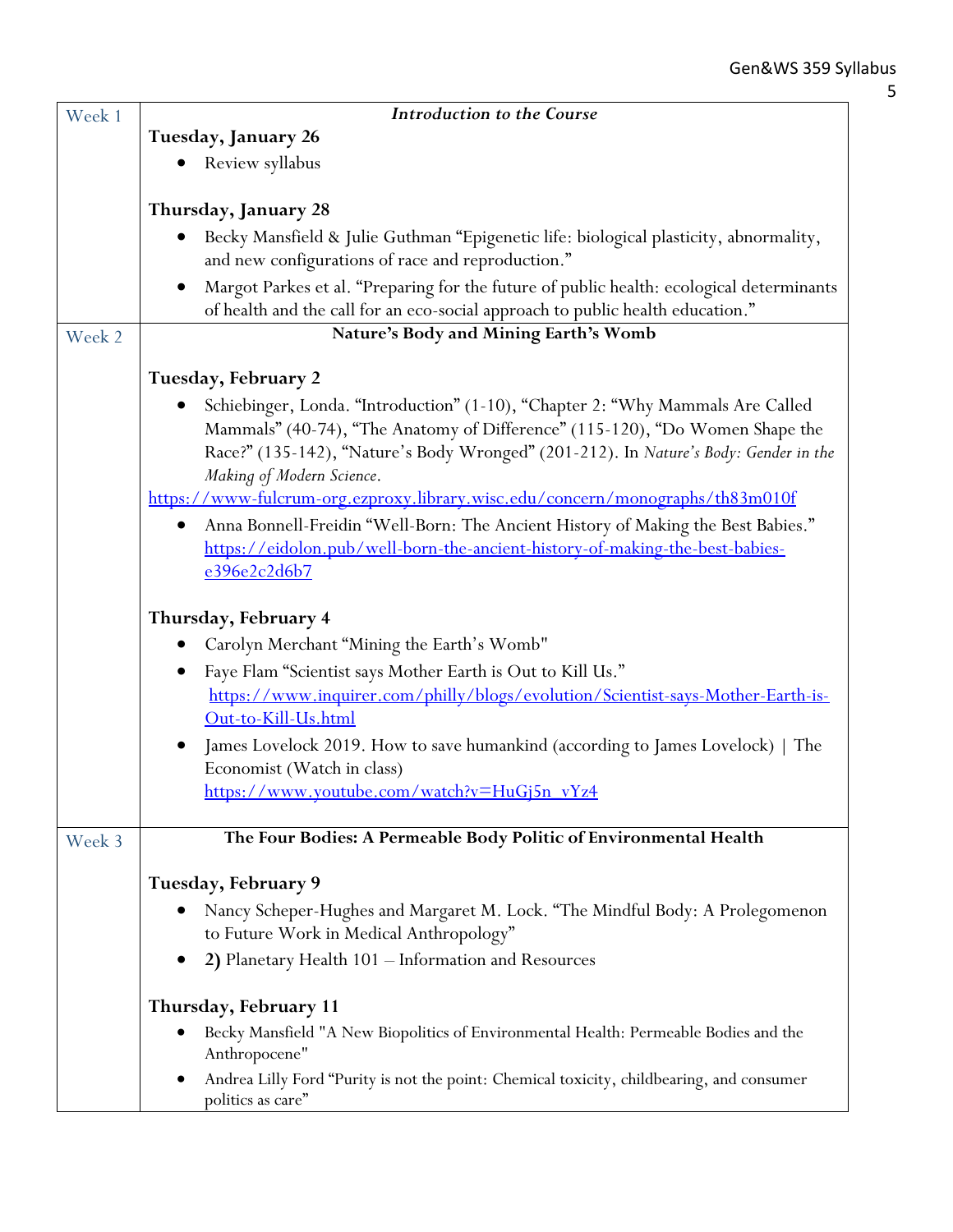| Week 4 | What if the Environment is a Person? What if the Person is an Environment?                                                                    |
|--------|-----------------------------------------------------------------------------------------------------------------------------------------------|
|        | Tuesday, February 18                                                                                                                          |
|        | Janelle Lamoreaux "What if the Environment is a Person? Lineages of Epigenetic<br>Science in a Toxic China"                                   |
|        | Natali Valdez "The redistribution of reproductive responsibility: On the epigenetics of<br>"environment" in prenatal interventions"           |
|        | Thursday, February 20                                                                                                                         |
|        | Mansfield, Becky. 2012. "Environmental health as biosecurity: "Seafood choices," risk,<br>and the pregnant woman as threshold"                |
| Week 5 | More Work for Mother? Transing Women's Health (finally) and Racialized                                                                        |
|        | <b>Reproductive Futures</b><br>Tuesday, February 25                                                                                           |
|        | Chris Barcelos "Transfeminist Pedagogy and the Women's Health Classroom"                                                                      |
|        | Reproductive Futurisms: A Conversation w/ Loretta Ross and Alexis Pauline Gumbs (ASA<br>Freedom Course)                                       |
|        | Thursday, February 27                                                                                                                         |
|        | Norah Mackendrick "More Work for Mother: Chemical Body Burdens as a Maternal<br>Responsibility."                                              |
|        | Center for Disease Control (CDC). "Racial and Ethnic Disparities Continue in<br>$\bullet$<br>Pregnancy-Related Deaths, September 5, 2019      |
|        | Gina Melillo. Racial Disparities Persist in Maternal Morbidity, Mortality and Infant<br>$\bullet$<br>Health, American Journal of Managed Care |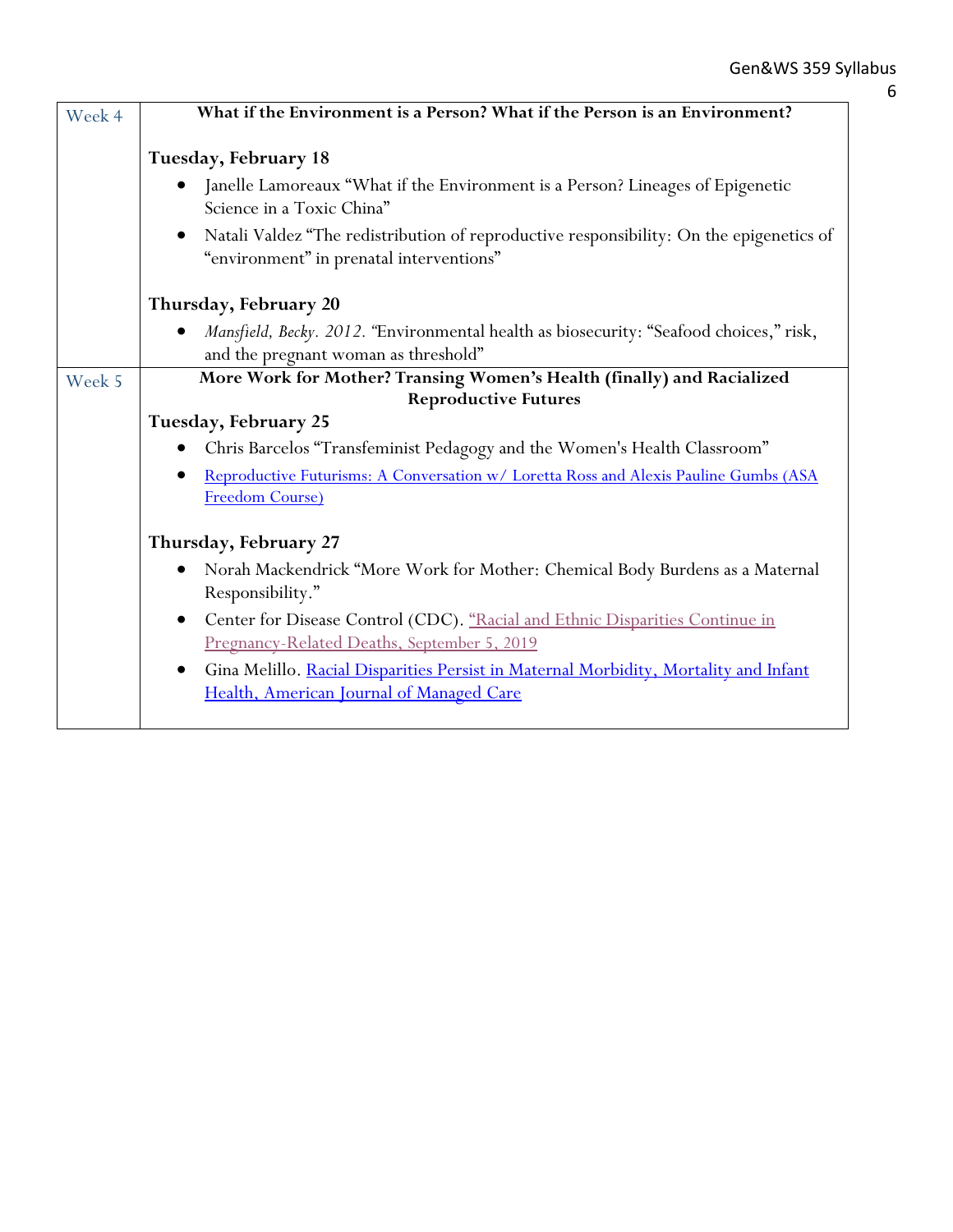| Week 6 | Inclusion/Exclusion: The Politics of Difference (Part 1)                                                                                                                |
|--------|-------------------------------------------------------------------------------------------------------------------------------------------------------------------------|
|        |                                                                                                                                                                         |
|        | Tuesday, March 2                                                                                                                                                        |
|        | Michael Epstein "Introduction: Health Research and the Remaking of Common Sense"<br>(1-16) and "Chapter 1: How to Study a Biopolitical Paradigm" (17-29). In Inclusion: |
|        | The Politics of Difference in Medical Research.                                                                                                                         |
|        | https://ebookcentral.proquest.com/lib/wisc/reader.action?docID=408322                                                                                                   |
|        | Karen O'Connell and Isabel Karpin. "Bioinequalities: Rethinking Legal Responses to                                                                                      |
|        | the Biological and Intergenerational Harm Caused by Inequality"                                                                                                         |
|        | (63-89). In A Jurisprudence of the Body.                                                                                                                                |
|        | 3) Shteyler, Vadim M. 2020. "Failed Assignments - Rethinking Sex Designations on                                                                                        |
|        | Birth Certificates." (This is short!)                                                                                                                                   |
|        | Thursday, March 4                                                                                                                                                       |
|        | Michael Epstein "Chapter 2: Histories of the Human Subject" (30-52). In Inclusion: The<br>$\bullet$                                                                     |
|        | Politics of Difference in Medical Research.                                                                                                                             |
|        | https://ebookcentral.proquest.com/lib/wisc/reader.action?docID=408322                                                                                                   |
|        | Watch: "What It's Like To Be Intersex"<br>$\bullet$                                                                                                                     |
|        | https://www.youtube.com/watch?v=cAUDKEI4QKI&t=5s                                                                                                                        |
|        | Watch: "What Does Intersex Mean?   InQueery   them."                                                                                                                    |
|        | https://www.youtube.com/watch?v=n_512fwWGco                                                                                                                             |
| Week 7 | The "Trouble" with Intersex: Legislating Gender and (Health Care) Law                                                                                                   |
|        |                                                                                                                                                                         |
|        | Tuesday, March 9                                                                                                                                                        |
|        | Holmes, Morgan. 2008. "Introduction: Intersex/uality is Trouble" (13-22) and                                                                                            |
|        | "Chapter 1: Making Meaning" (23-64). In Intersex: A Perilous Difference.                                                                                                |
|        | https://ebookcentral.proquest.com/lib/wisc/reader.action?docID=3116177&ppg=                                                                                             |
|        | Thursday, March 11                                                                                                                                                      |
|        | Fae Garland and Travis, Mitchell. "Legislating Intersex Equality: Building the                                                                                          |
|        | Resilience of Intersex People through Law."                                                                                                                             |
| Week 8 | Different Assignments, Different Notions of Care and Personhood                                                                                                         |
|        | Midterms Due by March 15, 2021 at Midnight                                                                                                                              |
|        | Tuesday, March 16                                                                                                                                                       |
|        | Ruth Dietz Chris Pearce "Depathologising Gender: Vulnerability in Trans Health                                                                                          |
|        | Law." In A Jurisprudence of the Body. https://doi.org/10.1007/978-3-030-42200-4_8                                                                                       |
|        | Thursday, March 18                                                                                                                                                      |
|        | Margaret Robinson "Two-Spirit Identity in a Time of Gender Fluidity."                                                                                                   |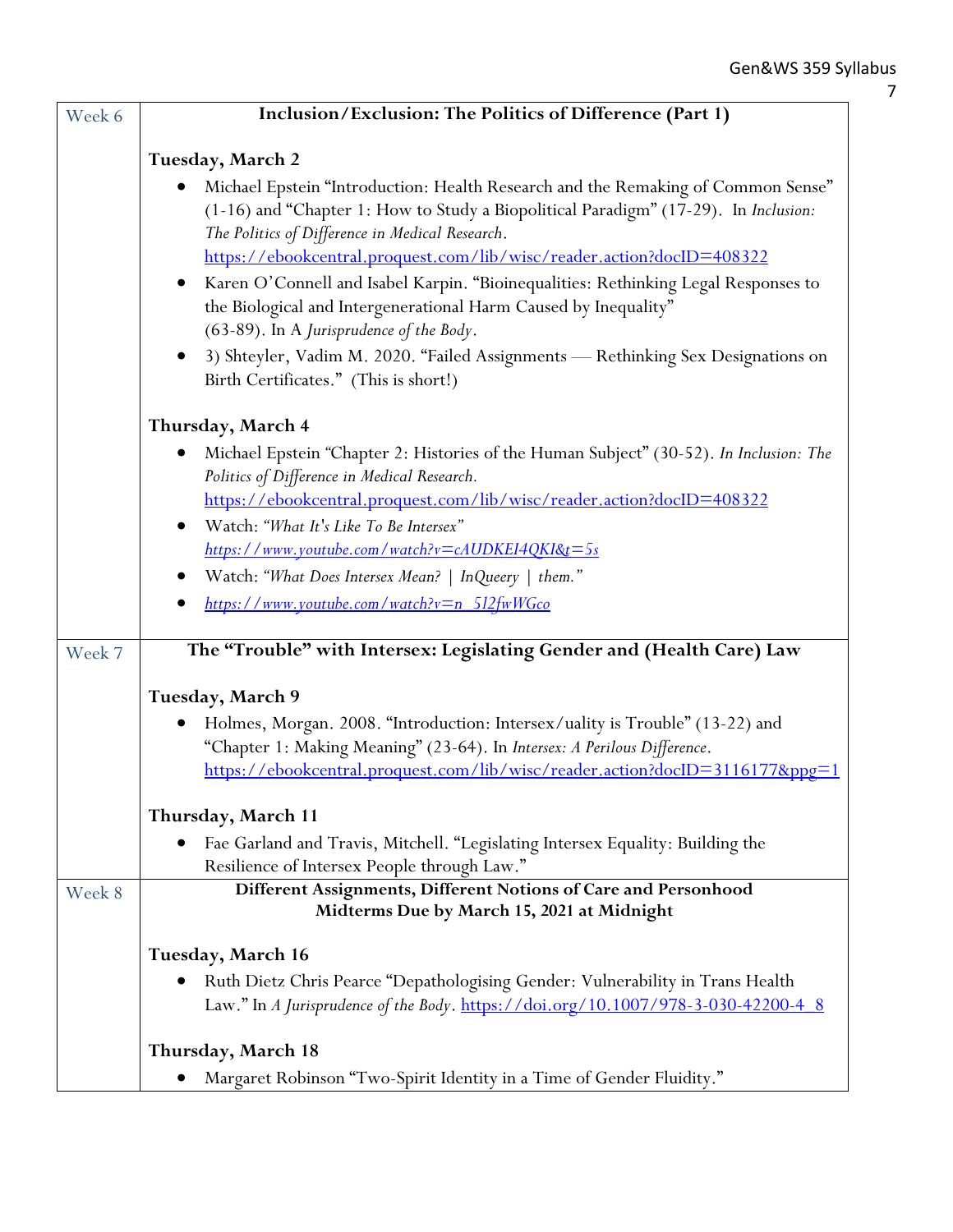| Week 9 | Inclusion/Exclusion: The Politics of Difference in a racialized "cis"tem(Part 2)                                                                                                              |
|--------|-----------------------------------------------------------------------------------------------------------------------------------------------------------------------------------------------|
|        | <b>Tuesday, March 23</b>                                                                                                                                                                      |
|        | Epstein, Michael. 2007. "Chapter 3: The Rise of Resistance" (53-73). In Inclusion: The<br>Politics of Difference in Medical Research. Chicago: University of Chicago Press.                   |
|        | Thursday, March 25                                                                                                                                                                            |
|        | Michael Epstein "Chapter 10: "To Profile or Not to Profile: What Difference Does<br>Race Make?" (203-232). In Inclusion: The Politics of Difference in Medical Research                       |
|        | Cynthia Prather et al. "Racism, African American Women, and Their Sexual and<br>Reproductive Health: A Review of Historical and Contemporary Evidence and<br>Implications for Health Equity." |
| Week   | Distributed Reproduction, Distributed Justice: Chemical Latency and Future Potentials                                                                                                         |
| 10     | Tuesday, March 30                                                                                                                                                                             |
|        | Michelle Murphy. "Distributed reproduction, chemical violence, and latency."                                                                                                                  |
|        | https://sfonline.barnard.edu/life-un-ltd-feminism-bioscience-race/distributed-                                                                                                                |
|        | reproduction-chemical-violence-and-latency/                                                                                                                                                   |
|        | Elizabeth Hoover et al. "Indigenous Peoples of North America: Environmental<br>$\bullet$                                                                                                      |
|        | Exposures and Reproductive Justice."                                                                                                                                                          |
|        | Mary Annette Pember "Intergenerational Trauma: Understanding Natives' Inherited<br>Pain." https://amber-ic.org/wp-content/uploads/2017/01/ICMN-All-About-<br>Generations-Trauma.pdf           |
|        | Thursday, April 1                                                                                                                                                                             |
|        | Rachel Carson "A Fable for Tomorrow" (1-4), "The Obligation to Endure" (5-13), and<br>"The Other Road" (277-297). In Silent Spring                                                            |
|        | Hepler-Smith, Evan. "How to Save Your Sperm: We don't just need safer chemicals,<br>we need safer chemistry."                                                                                 |
| Week   | More Troubling Figures: Endocrine Disruptors and Attempts to Disrupt Structural                                                                                                               |
| 11     | Inequality                                                                                                                                                                                    |
|        | Tuesday, April 6                                                                                                                                                                              |
|        | Reena Shadaan and Michelle Murphy. "Endocrine-Disrupting Chemicals (EDCs) as<br>industrial and settler colonial structures: Towards a decolonial feminist approach."                          |
|        | Thursday, April 8                                                                                                                                                                             |
|        | Logan Natalie O'Laughlin "Troubling figures: Endocrine disruptors, intersex frogs,<br>and the logics of environmental science."                                                               |